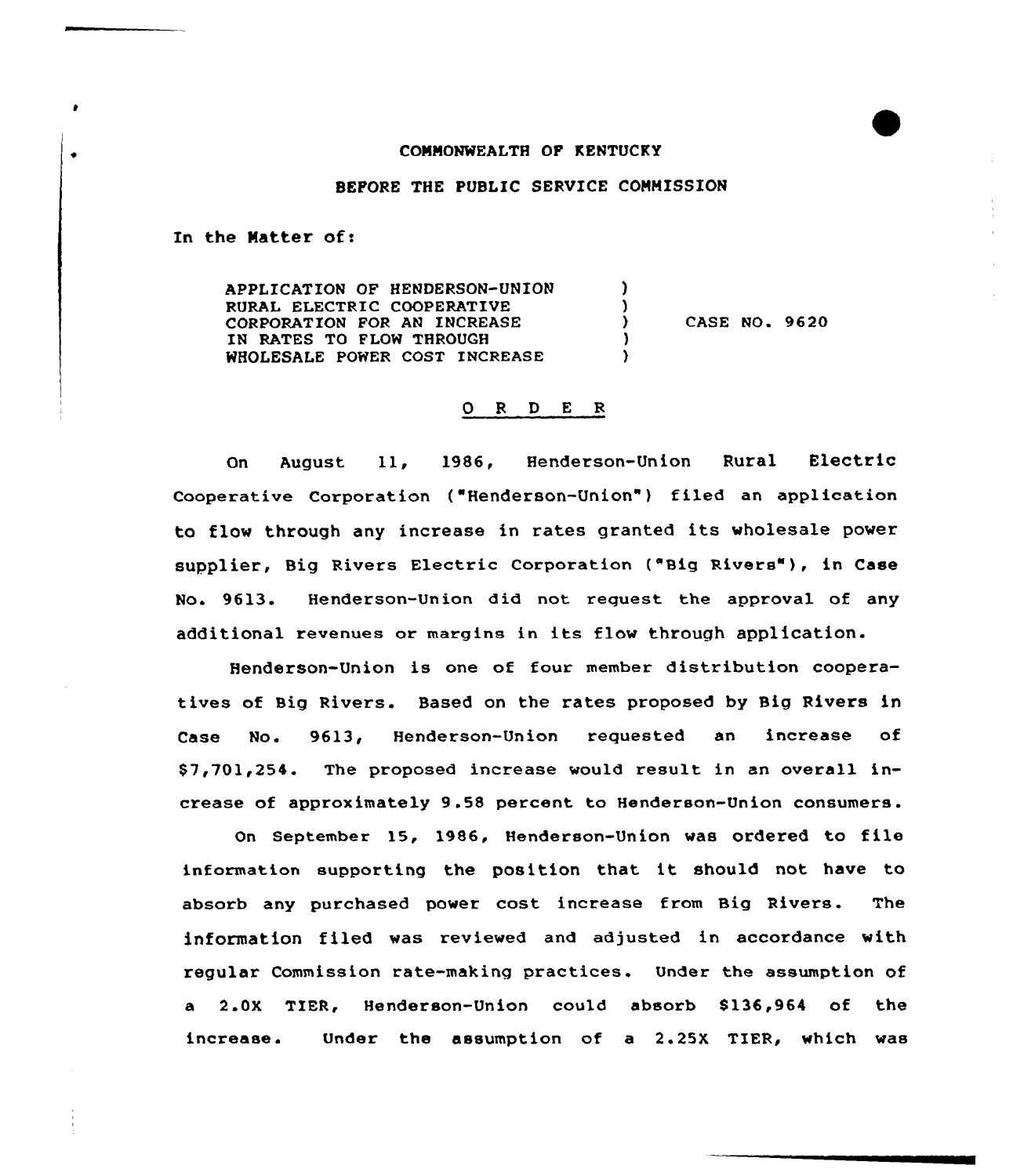authorized in its last general rate case, Henderson-Union would not be able to absorb any increase. In this case, the Commission will not require any absorption.

 $\bullet$ 

During the test year, Henderson-Union converted <sup>a</sup> National Rural Utilities Cooperative Finance Corporation note from a fixed to a variable interest rate at the time the funds were advanced. In the Commission's Final Order in Case No. 8446,<sup>1</sup> which authorized the borrowing, the interest rate was to be fixed for the first <sup>7</sup> yeaxs of the loan life. While the Commission appreciates Henderson-Union's willingness to keep its long-term debt intexest expense at the lowest possible level, the Commission should have been consulted concexning the deviation from the stated condition in the Final Order. Hendexson-Union is advised to consult the Commission if <sup>a</sup> similar situation develops in the future.

The matter was scheduled for hearing on January 9, 1987, at the Commission's offices in Frankfort, Kentucky. The hearing was conducted as scheduled and the Utility and Rate Intervention Division of the Attorney General's Office and Alcan Aluminum Corporation participated as intervenors.

The Commission, after review of the evidence of record and being advised, is of the opinion and finds that:

<sup>1</sup> In the Matter of the Application of Henderson-Union Rural Electric Cooperative Corporation for Permission to Borrow from Utilities Cooperative Finance Corporation \$827,000 and to Issue its Notes Therefor and for <sup>a</sup> Certificate of Convenience and Necessity, Final Order dated March 16, 1982.